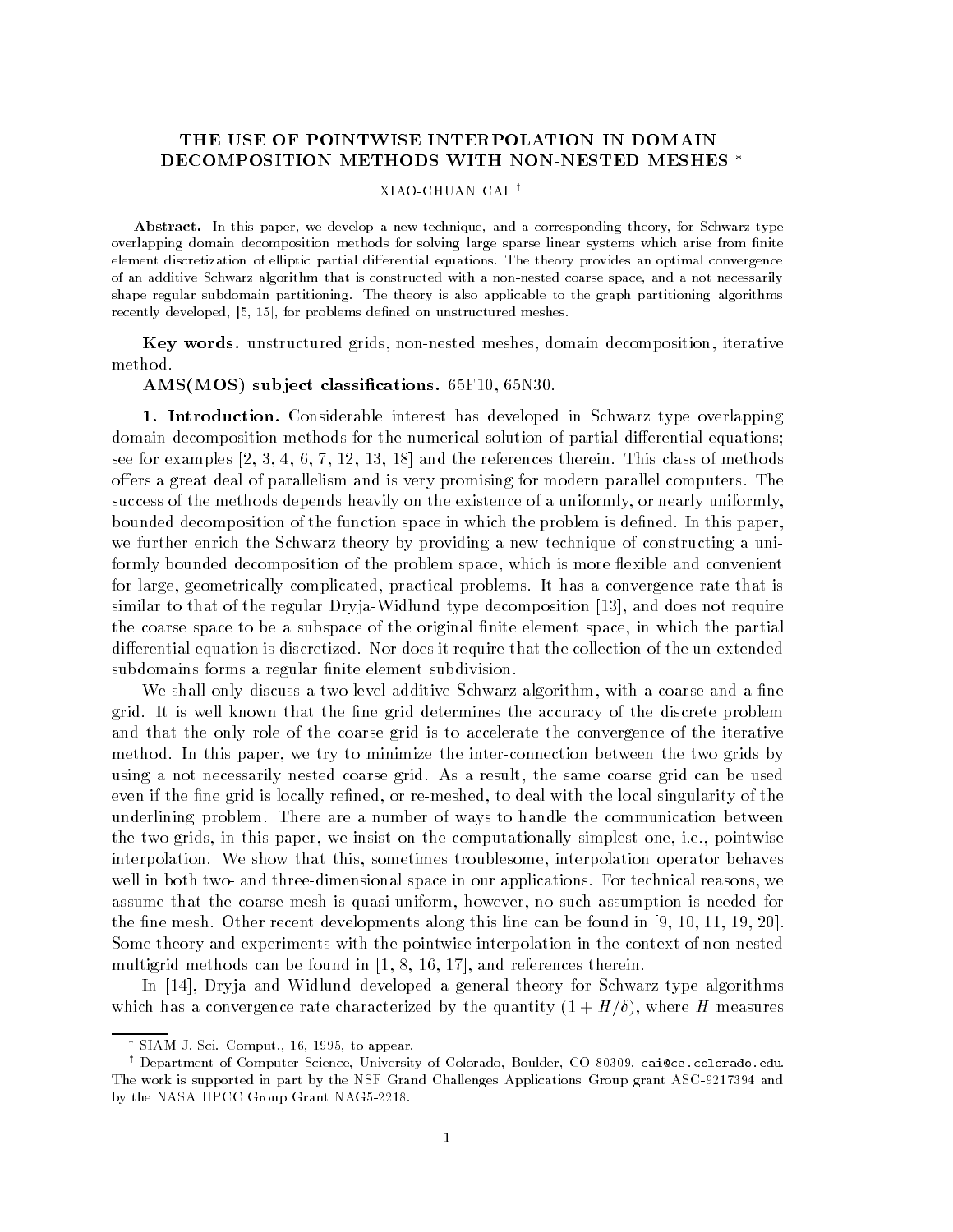the diameters of the subdomains (as well as the coarse mesh size) and  $\delta$  the overlap between neighboring subdomains- This quantity indicates that subdomains with uniform aspect ratio is desired. In this paper, we develop a result involving min $\{1+H_c^2/\delta^2, 1+H/\delta+\}$  $H_c/\delta \cdot H_c/H$ , where  $H_c$  is the size of the coarse grid, which generally has nothing to do with the subdomain diameter H- subdomain  $\eta$  diameter is independent of H- allows used the Hto use subdomains of arbitrary shape-politicary shape-up the theory applies to the type of unstructured mesh problems decomposed by some graphbased partitioning techniques discussed by Cai and Saad in - The second quantity reduces to that of Dryja and Widlund when  $H \approx H_c$ , and comes into play in the case of small overlap.

When solving a system of equations arising from the discretization of non-selfadjoint, or indefinite, or nonlinear elliptic problems by a Schwarz type algorithm, a fine enough coarse mesh space is usually used in order to make the convergence rate optimal see e-g- 
-In such a case using the DryjaWidlund construction would normally result in a large number of subdomains that have to be combined in order for the number of subproblems to the number of a processors of a parallel computer-size and a parallel computer-size  $\cdots$ of the coarse mesh is totally independent of the number of subdomains-

In this paper, we shall focus only on a simple self-adjoint model problem, namely the homogeneous Dirichlet boundary value problem: Find  $u_h^*\in V_h\subset H^1_0(\Omega)$  such that

$$
(1) \t a(u_h^*, v) = (f, v), \quad \forall v \in V_h,
$$

where the bilinear form  $a(u, v)$  is defined by  $a(u, v) = \int_{\Omega} \nabla u \nabla v dx$ ,  $f(x) \in L^2(\Omega)$  is given, and  $\alpha$  is an open bounded polygon in  $K^+(a) = Z$  or  $\beta$ ), with boundary  $\partial M$ . We shall use  $a(\cdot,\cdot)$  and  $\|\cdot\|_a$  to denote the inner product and norm of  $H^1_0(\Omega)$ . To introduce the finite element discretization and the finite element space  $V_h$ , we let  $\Omega_h = \{k_i\}$  be a standard finite element triangulation of the minimal and minimal and minimal angles the minimal and condition in the minimal case  $\gamma_k \geq \gamma_0 > 0$ , for any  $k \in \Omega_h$ . Here  $\gamma_k$  is the minimal interior angle of  $k \in \Omega_h$  and  $\gamma_0$ a constant-that the the the the the the triangulation is quasi-the the use  $\cdots$  the use  $\cdots$ of highly rened unstructured meshes- We dene the corresponding nite element space  $V_h\subset H^1_0(\Omega)$  as the regular piecewise linear continuous triangular finite element space on  $\Omega$  . Let us denote by  $h$  the maximum diameter of this finite element mesh which will be used later to restrict the size of the coarse grid-

Throughout this paper, c and C, with or without subscripts, denote generic, strictly positive constants which are independent of any of the mesh parameters-

2. A non-nested coarse mesh space. We begin by introducing several notations. Let  $\Omega_{H_c} = \{\tau_i\}$  be a quasi-uniform triangulation of  $\Omega$  and  $\tau_i$  one of the triangles whose diameter is of order Here Here  $\Theta$  as the maximum  $\Theta$ diameter of the coarse triangulation-throughout the second throughout the second paper that the second the coa triangle intersects with a finite number of coarse triangles.

$$
(2) \t\t\t\t h \leq C H_c, \text{ and}
$$

(3) 
$$
|k_i| \leq C |\tau_j|, \quad \text{if } k_i \cap \tau_j \neq \emptyset.
$$

Here and in the rest of the paper,  $|\cdot|$  means the area in  $R^2$  and the volume in  $R^3$ . Let  $V_{H_c}\subset H^1_0(\Omega)$  be a shape-regular finite element space over  $\Omega$  consisting of piecewise linear continuous functions. Note that, in general,  $V_{H_c} \not\subset V_h$ , and it is not necessary for  $V_{H_c}$  to have the same type of elements as  $V_h$ . Let  $\Pi_h : C^0(\Omega) \to V_h$  be the usual piecewise linear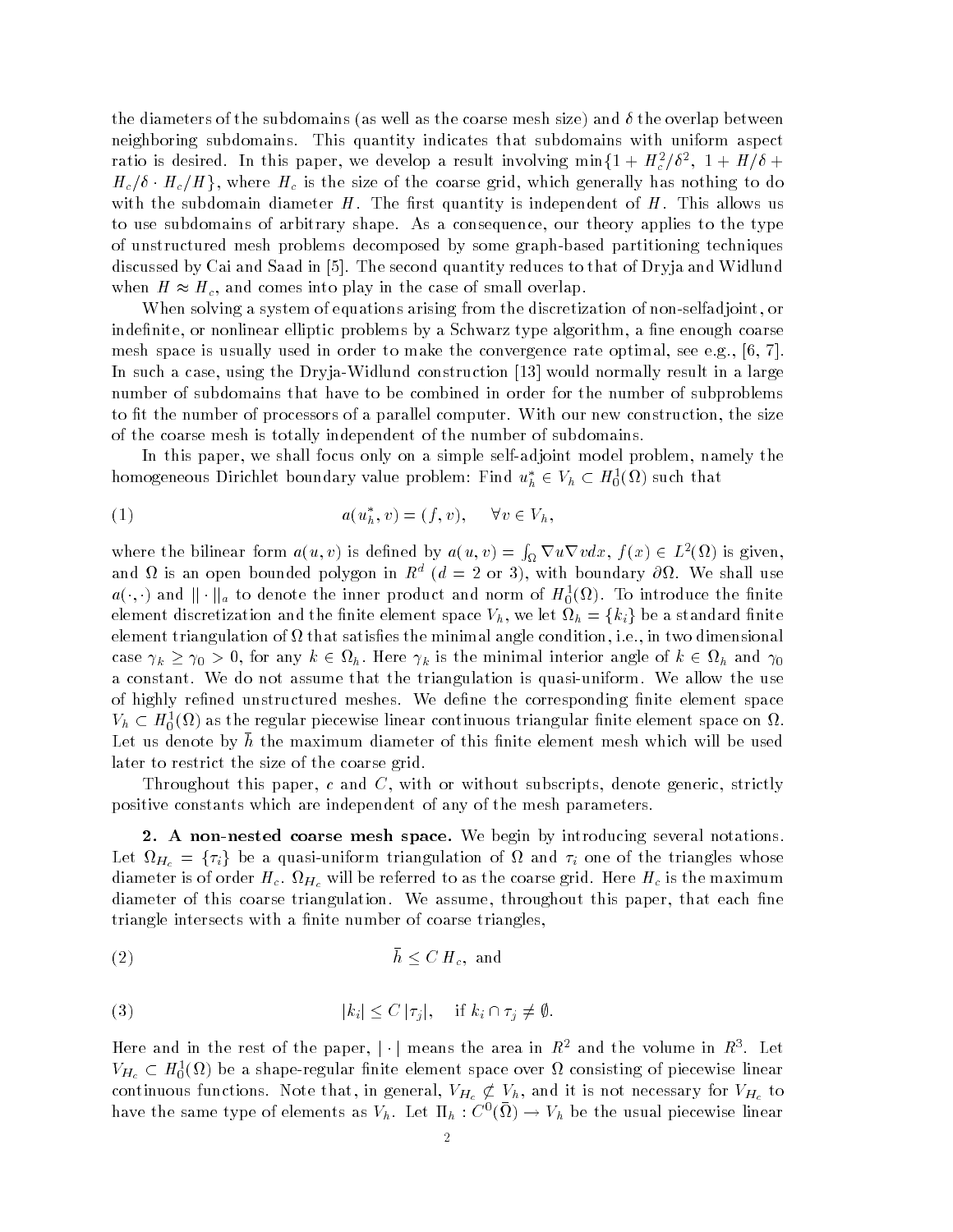continuous interpolation operator, which uses values only at the nodal points of the fine mesh triangulation-the following properties-the following properties-

**LEMMA 2.1.** There exists a constant  $\cup > 0$ , independent of h,  $H_c$ , such that

$$
(i) \quad ||\Pi_h v||_a \le C ||v||_a, \quad \forall v \in V_{H_c};
$$

 $\langle ii\rangle$   $||v - \Pi_h v||_{L^2(\Omega)} \leq Ch||v||_a, \quad \forall v \in V_{H_c}.$ 

We note that estimates (1) and (11) do not hold if v is an arbitrary function in  $H^-(M)$ . Here we need the bounds only for functions in the subspace  $\mathbf{H}$  and  $\mathbf{H}$  and  $\mathbf{H}$  $2.1$  will be given in  $\S 4$ . Let example in Sources of  $\sum_{n=1}^{\infty}$ <br>=  $\Pi_h V_{H_c} \equiv \{v \in V\}$ 

$$
V_0 \equiv \Pi_h V_{H_c} \equiv \{ v \in V_h, \text{ there exists } w \in V_{H_c}, \text{ such that } v = \Pi_h w \},
$$

which is a subspace of  $V_h.$  We shall use the  $L^2$  projection operator  $Q_{H_c}: H_0^1(\Omega) \rightarrow V_{H_c}$ defined by  $(Q_{H_c}u, v) = (u, v)$ , for any  $u \in H_0^1(\Omega)$ , and  $v \in V_{H_c}$ .

We now partition  $\Omega$  into non-overlapping subdomains  $\{\Omega_i\}$ , such that no  $\partial\Omega_i$  cuts through any elements  $k_i$ , and  $\Omega = \bigcup_{i=1}^N \Omega_i$ . Note that we do not assume that  $\{\Omega_i\}$  forms a regular finite element subdivision of  $\Omega$ , nor that the diameters of  $\Omega_i$  are of the same order. In practice a graph based partitioning technique such as those introduced in can often be used to obtain it has an unstructured grid-distribution in the contract of  $\Gamma$  if  $\Gamma$  is an overlapping  $\Gamma$ decomposition of  $\Omega,$  we extend each  $\Omega_i$  to a larger subdomain  $\Omega_i'\supset\Omega_i,$  which is also assumed not to cut any fine mesh triangles, such that distance $(\partial\Omega_i'\cap\Omega,\partial\Omega_i\cap\Omega)\geq -c\delta,\;\;\forall i,$  for a constant  $c > 0$ . Here  $\delta > 0$  will be referred to as the overlapping size. For each  $\Omega_i$ , we define a finite element space  $V_i\equiv V_h\cap H^1_0(\Omega_i')$  and extended by zero outside  $\Omega_i'.$  In the next lemma, we prove that the decomposition  $V_h = V_0 + V_1 + \cdots + V_N$  exists, and is uniformly bounded.

**LEMMA 2.2.** For any  $v \in V_h$ , there exist  $v_i \in V_i$ ,  $i = 1, \dots, N$ , and  $v_0 \in$  $v_0 \in V_{H_c}$  such that  $v = \Pi_h v_0 + v_1 + \cdots + v_N$ , and in addition, there exists a constant  $C_0 > 0$  independent of the mesh parameters, such that

(4) 
$$
\|v_0'\|_a^2 + \sum_{i=1}^N \|v_i\|_a^2 \leq C_0 \left(1 + \frac{H_c^2}{\delta^2}\right) \|v\|_a^2, \quad \forall v \in V_h.
$$

*Proof.* For any  $v \in V_h$ , let  $v_0 = Q_{H_c} v \in V_{H_c}$ ,  $v_0 = \Pi_h v_0 \in V_0$  and  $w = v - v_0 \in V_h$ . --Because of the boundedness of  $Q_{H_c}$  in the  $H_0^1$  norm, we clearly have  $\|v_0\|_a \leq C \|v\|_a$ . Let  $\{\theta_i(x)\}$  be a partition of unity of  $\Omega$  corresponding to  $\{\Omega'_i\}$ , such that  $|\nabla \theta_i|_2 \le C/\delta$  and  $\sum_{i=1}^N \theta_i(x) \equiv 1$  ( $|\cdot|_2$  is the usual Euclidean norm in  $R^2$  or  $R^3$ ). Of course,  $\theta_i$  are smooth and  $0 \le \theta_i \le 1$ . We define  $v_i = \Pi_h(\theta_i w) \in V_i$ . It is easy to see that  $v_0 + \sum_{i=1}^N v_i = v$ , therefore the existence of such a decomposition is proved-

Let k be a single triangular element in  $\Omega_i$  with diameter h. We assume that the average of  $v_i$  over  $\kappa$  is  $v_{i,k}$ . It can be seen that

(5) 
$$
|v_i|_{H^1(k)}^2 \leq 2|\bar{\theta}_{i,k}\Pi_h w|_{H^1(k)}^2 + 2|\Pi_h((\theta_i - \bar{\theta}_{i,k})w)|_{H^1(k)}^2.
$$

 $\mathbf{b}$  the rst term on the rst term on the righthand side of this inequality presents no this inequality presents no this inequality presents no the right presents no the right presents no the right presents no the righ problems-to the model the second term the second terms in the model term inverse inverse in the element inequality, we have

(6)  

$$
|\Pi_h ((\theta_i - \bar{\theta}_{i,k})w)|_{H^1(k)} \leq C \frac{1}{h} \|\Pi_h ((\theta_i - \bar{\theta}_{i,k})w)\|_{L^2(k)}
$$

$$
\leq C \frac{1}{h} \frac{h}{\delta} \|w\|_{L^2(k)} = C \frac{1}{\delta} \|w\|_{L^2(k)},
$$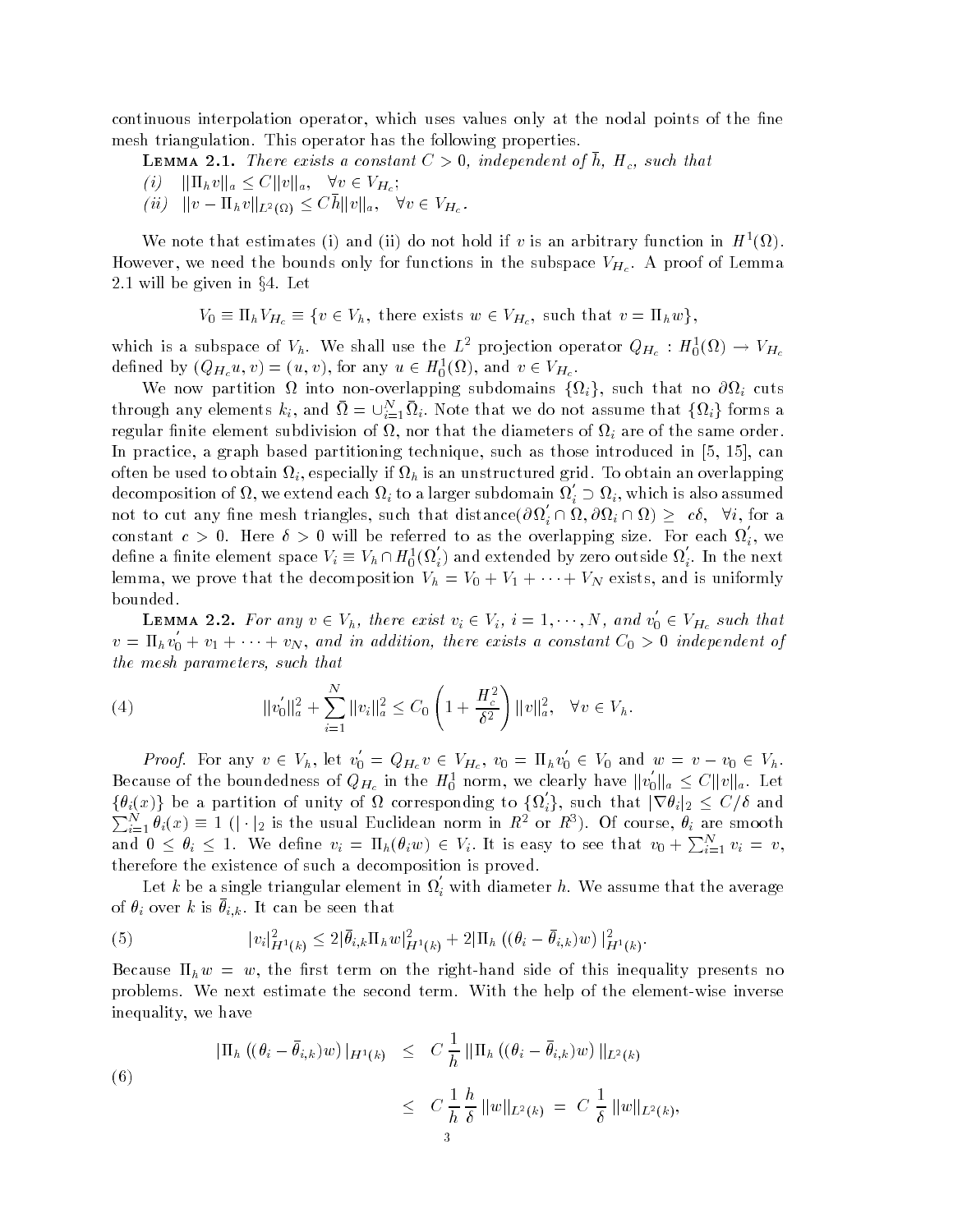where C depends only on the finite element subdivision of  $\Omega$ . The fact  $|\theta_i - \bar{\theta}_{i,k}| \leq C\ h/\delta$ is also used. By taking the sum over all elements  $k \in \Omega_i,$  we arrive at the estimate

(7) 
$$
|v_i|_{H^1(\Omega_i')}^2 \leq C \left( |w|_{H^1(\Omega_i')}^2 + \frac{1}{\delta^2} ||w||_{L^2(\Omega_i')}^2 \right),
$$

which implies that

(8) 
$$
\sum_{i=1}^N |v_i|^2_{H^1(\Omega_i')} \leq C \left( \|w\|_a^2 + \frac{1}{\delta^2} \|w\|_{L^2(\Omega)}^2 \right).
$$

Here the fact that each point in  $\Omega$  is covered by only a finite number of overlapping subdomains is assumed. To bound the first term on the right-hand side of (8) in terms of  $||v||_a$ , we use the boundedness of the operators  $\mathbf{n}_h$  and  $Q_{H_c}$  in the  $H_0^+$  norm, i.e.,

(9) 
$$
||w||_a = ||v - \Pi_h Q_{H_c} v||_a \leq C (||v||_a + ||Q_{H_c} v||_a) \leq C ||v||_a.
$$

To estimate the second term on the right-hand side of (8) in terms of  $||v||_a$ , we need the  $L^2$ regularity estimates of  $h \setminus \bigvee$  is the virtual virtual virtual virtual virtual virtual virtual virtual virtual virtual virtual virtual virtual virtual virtual virtual virtual virtual virtual virtual virtual virtual vir tes of  $\Pi_h$ (*(ii)* of Lemn<br>  $\varphi(\Omega) \leq ||v - Q_{H_c}v||_{L^2(\Omega)}$ 

$$
(10) \t\t\t ||w||_{L^{2}(\Omega)} \leq ||v - Q_{H_{c}}v||_{L^{2}(\Omega)} + ||Q_{H_{c}}v - \Pi_{h}Q_{H_{c}}v||_{L^{2}(\Omega)} \leq CH_{c}||v||_{a}.
$$

Recall that  $h \leq C H_c$  by assumption. The proof of the lemma thus follows immediately by combine the estimate of the estimate of the estimate of the estimate of the estimate of the estimate of the es

3. An estimate for the small overlap case. The decomposition bound  $(4)$ , provided in the previous section, grows at a rate proportional to  $1/\ell^-$ , which is rather large when a small overlap is used- in this section we discuss and alternative estimate for the section we have same decomposition described in Lemma - and prove that it is in fact proportional only to  $1/\delta$ . However, for the small overlap case, we do need to assume that the  $\Omega_i$ s have approximately the same size, i.e., if  $H_i$  is the diameter of  $\Omega_i$ , then there exists a constant  $\beta$ , to  $1/\delta$ . However, for the small overlap case<br>proximately the same size, i.e., if  $H_i$  is the<br>such that  $1 \ge \min\{H_i\}/\max\{H_i\} \ge \beta$ .

LEMMA 3.1 (DRYJA AND WIDLUND[14]). Let  $\Gamma_{\delta,i}\subset \Omega_i'$  be the set of points that is within a distance of  $\delta$  of  $\partial\Omega_i \cap \Omega$ . Then

$$
(11) \qquad \|w\|_{L^{2}(\Gamma_{\delta,i})}^{2} \leq C\delta^{2} \left( (1 + \frac{H}{\delta})|w|_{H^{1}(\Omega_{i}')}^{2} + \frac{1}{\delta H} \|w\|_{L^{2}(\Omega_{i}')}}^{2} \right), \quad \forall w \in H^{1}(\Omega_{i}'), \quad \forall i.
$$

Here H is the maximum diameter of these  $\Omega_i$ s. The constant C may depend on  $\beta$ .

LEMMA 3.2. The same decomposition described in Lemma 2.2 exists and is bounded in the sense that there exists a constant  $C_0 > 0$  thae pendent of the mesh parameters, such that

(12) 
$$
\|v_0'\|_a^2 + \sum_{i=1}^N \|v_i\|_a^2 \leq C_0 \left(1 + \frac{H}{\delta} + \frac{H_c^2}{\delta H}\right) \|v\|_a^2, \quad \forall v \in V_h.
$$

Proof- The proof is nearly the same as that for Lemma - except that we make use of the fact that  $\theta_i - \theta_{i,k} = 0$  if  $k \subset \Omega_i' \setminus \Gamma_{\delta,i}$ . [

We note that the aspect ratio, or diameter, of the subdomains,  $H$ , appears in the estimate in the case when small overlap is being used- The factor H is introduced into the estimate by Lemma -- We do not know whether it can be removed or replaced by a quantity that is independent of the subdomain aspect of the subdomain aspect ratio- $H_c \approx H$ , then the result of Lemma 3.2 coincides with that of [14].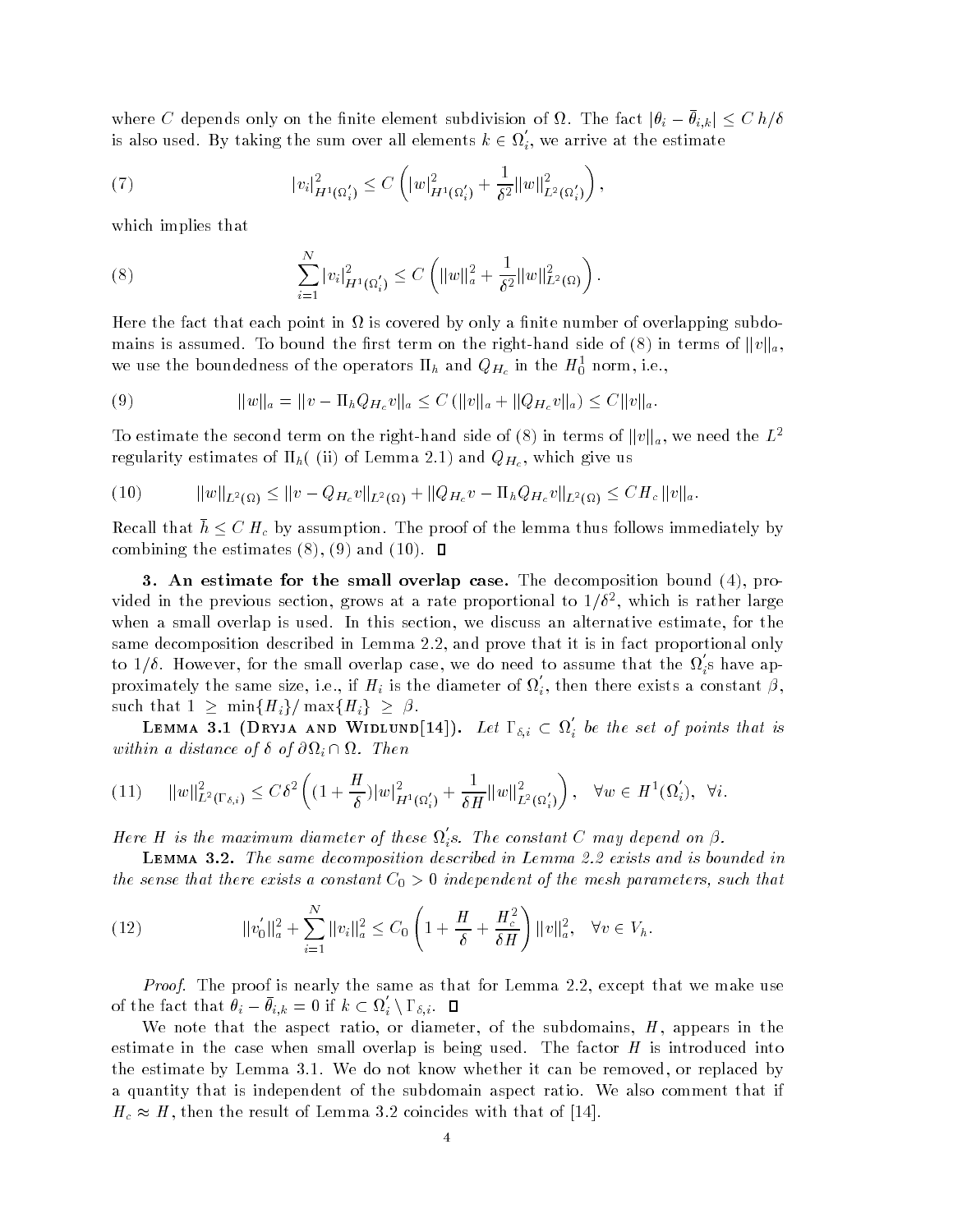4. The boundedness of  $\Pi_h$ . If the interpolation operator  $\Pi_h$  is considered as a map from the space  $H_0^{\sigma}(\nu)$  to  $v_h$ , then it generally does not satisfy the bounds stated in Lemma 2.1, because the values of a *H* (*W*)-function are not necessarily well defined at the mesh points. In this section, we prove, however, that  $\Pi_h$ , restricted to the subspace  $V_{H_c} \subset H_0^1(\Omega)$ , is indeed bounded. In a trivial case, when  $V_{H_c}\subset V_h$  then (i) of Lemma 2.1 holds as an equality with C and it holds with C - Of the elementary provided in this component in the component of  $\mathcal{S}$ section applies to both d and - Several dierent proofs have been obtained recently see -

with a second part is to estimate a step is to estimate the estimate the estimate  $\alpha$ 

(13) 
$$
|\Pi_h u|_{H^1(k)}^2 \leq C \left( \sum |\nabla u|_{\tau}|_2^2 \right) |k|, \quad \forall u \in V_{H_c},
$$

where  $k \in \Omega_h,$  and the summation is taken over all  $\tau \in \Omega_{H_c}$  that have non-empty intersection with k. We note that  $\nabla u|_{\tau}$  is a constant vector(since u is linear in  $\tau$ ) and  $|\cdot|_2$  is the usual  $E$ uchdean norm in  $R^{\pm}$ .

If k belongs completely to a single then is obviously true- Otherwise we denote by  $A_i$ ,  $i = 1, \dots, d + 1$ , the vertices of k, and it is known that

(14) 
$$
|\Pi_h u|_{H^1(k)}^2 \leq C \sum_{i,j=1,i
$$

Here hk is the diameter of k- Let AiAj be the line segment connecting points Ai and Aj -We assume that  $A_iA_j$  is cut into l pieces by the coarse tetrahedra  $\tau_1^{ij}, \dots, \tau_l^{ij}$ , and  $u(\cdot)$  is linear on each piece- By the assumption made at the beginning of Section l is nite-Therefore, by using the triangle inequality and the mean value theorem, we have

(15) 
$$
(u(A_i) - u(A_j))^2 \leq 2 \sum_{m=1}^l |\nabla u|_{\tau_m^{ij}}|_2^2 h_k^2.
$$

(13) can thus be proved by combining the estimates (15) and (14). For  $\tau \in \Omega_{H_c}$ , we denote by  $\tau_i, j = 1, \dots, l_1$ , all the coarse tetrahedra that share at least one of the fine tetrahedra with a first measurement intersection intersects with a new contract with  $\mathcal{L}^1$  is a nite number of  $\mathcal{L}^1$ summing (13) over all  $k_i \in \Omega_h$ ,  $i = 1, \dots, m$ , whose intersection with  $\tau$  is non-empty, we obtain

(16) 
$$
|\Pi_h u|_{H^1(\tau)}^2 \leq \sum_{i=1}^m |\Pi_h u|_{H^1(k_i)}^2 \leq C \sum_{j=1}^{l_1} |\nabla u|_{\tau_j}\Big|_2^2 |\tau_j|.
$$

Here we used that fact that, for each  $\tau_j$ , the sum of the areas of the fine tetrahedra that intersect with  $\tau_i$  is less than  $C |\tau_i|$ , because of the assumption  $h \leq C H_c$ . The proof for  $\Gamma$  are independent of Lemma and Lemma - follows in He the number of  $\Gamma$  in He  $\Gamma$  in  $H_{\mathcal{C}}$  (respectively). of repetitions, for each  $\tau$ , in the summation is finite).

we now turn to the part in the part in the part in the part in the part in the part in the part in the part in A one of its vertices, which implies that  $w(A) = 0$ . Here  $w = u - \Pi_h u$ . We estimate the integral

(17) 
$$
||w||_{L^{2}(k)}^{2} = \int_{k} w^{2}(X)d\Omega = \int_{k}(w(X) - w(A))^{2}d\Omega.
$$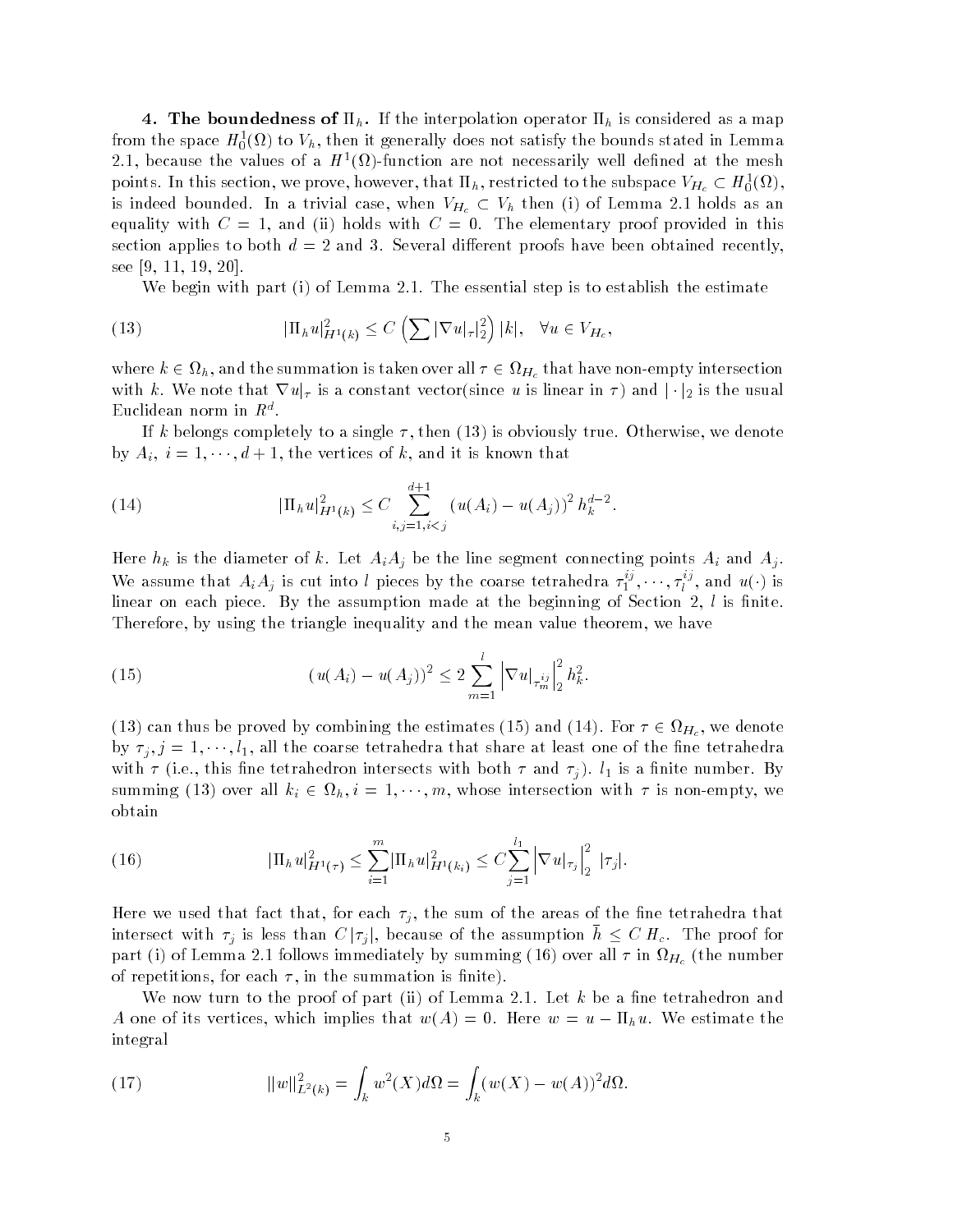$\mathcal{L}$ before, we assume  $XA$  is cut into  $l_2$  pieces by coarse tetrahedra  $\tau^k_1,\cdots,\tau^k_{l_2}.$  Since  $w$  is linear on each piece, we have

(18) 
$$
(w(X) - w(A))^2 \le 2 \sum_{m=1}^{l_2} |\nabla w|_{\tau_m^k}|_2^2 h_k^2.
$$

By combining the results of  $(17)$ ,  $(18)$  and assumptions made at the beginning Section 2, we arrive at

(19) 
$$
||w||_{L^2(k)}^2 \leq Ch_k^2 \sum |\nabla w|_{L^2(\tau)}^2,
$$

where the sum is taken over all coarse tetrahedra which intersect with k-k  $\mathcal{S}$ over all k and noting that the number of coarse tetrahedra overlap with each k is finite, we obtain

$$
||w||_{L^2(\Omega)}^2 \leq C\overline{h}^2 |\nabla w|_{L^2(\Omega)}^2.
$$

Thus the proof of part ii of Lemma - follows immediately by using the result of part  $(i).$ 

5. An additive Schwarz method based on a non-nested coarse space. In this section, we define and analyze an additive Schwarz algorithm for solving the finite element problem (1). For  $1 \le i \le N$ , we define the operator  $P_i : V_h \to V_i$  by  $a(P_i u, \phi) = a(u, \phi)$ , for any  $u \in V_h$  and  $\phi \in V_i$ , and define  $P_0 : V_i$  $V_0: V_h \to V_{H_c}$  by  $a(P_0u, \phi)$  $u_0(u,\phi) = a(u,\Pi_h\phi)$ , for any  $u \in V_h$ and  $\phi \in V_{H_c}$ . Let  $P_0 = \Pi_h P_0$ . Similar operators were used in the context of non-nested subspaces based multigrid methods, see e.g., [1, 17]. Let P be defined by  $P = \sum_{i=0}^{N} P_i$ . It can be seen easily that P is symmetric in the inner product  $a(\cdot, \cdot)$ . Let  $g = \Pi_h g_0 + \sum_{i=1}^N g_i$ and  $g_i = F_i u_h$ . Following the Schwarz theory of Dryja and Widlund [15], it can be shown that, if the operator  $P$  is nonsingular, then the linear operator equation

$$
(20) \t\t\t P u_h^* = g
$$

has the same solution as that of - We show in the next theorem that P is not only nonsingular but also uniformly bounded from both above and below- A proof can be obtained by using the standard techniques in -

 $\blacksquare$  The following estimate holds

$$
ca(u, u) \le a(Pu, u) \le Ca(u, u), \ \ \forall u \in V_h,
$$

where  $c = \max\{1/[C_0(1 + H_c^2/\delta^2)], 1/[C_0(1 + H/\delta + H_c^2/\delta H)]\}.$ 

Acknowledgement The author is indebted to O- Widlund P- Bjrstad and B- Smith for many helpful discussions and constructive suggestions- The author would like also to thank the referees whose criticisms led to a much shorter proof of the main result of the paper-

## REFERENCES

[1] J. H. BRAMBLE, J. E. PASCIAK, AND J. XU, The analysis of multigrid algorithms with non-nested spaces of non-induced quadratic forms Math Comp and the Comp of the Comp of the Comp of the Comp of the Comp of the Comp of the Comp of the Comp of the Comp of the Comp of the Comp of the Comp of the Comp of the Comp of th